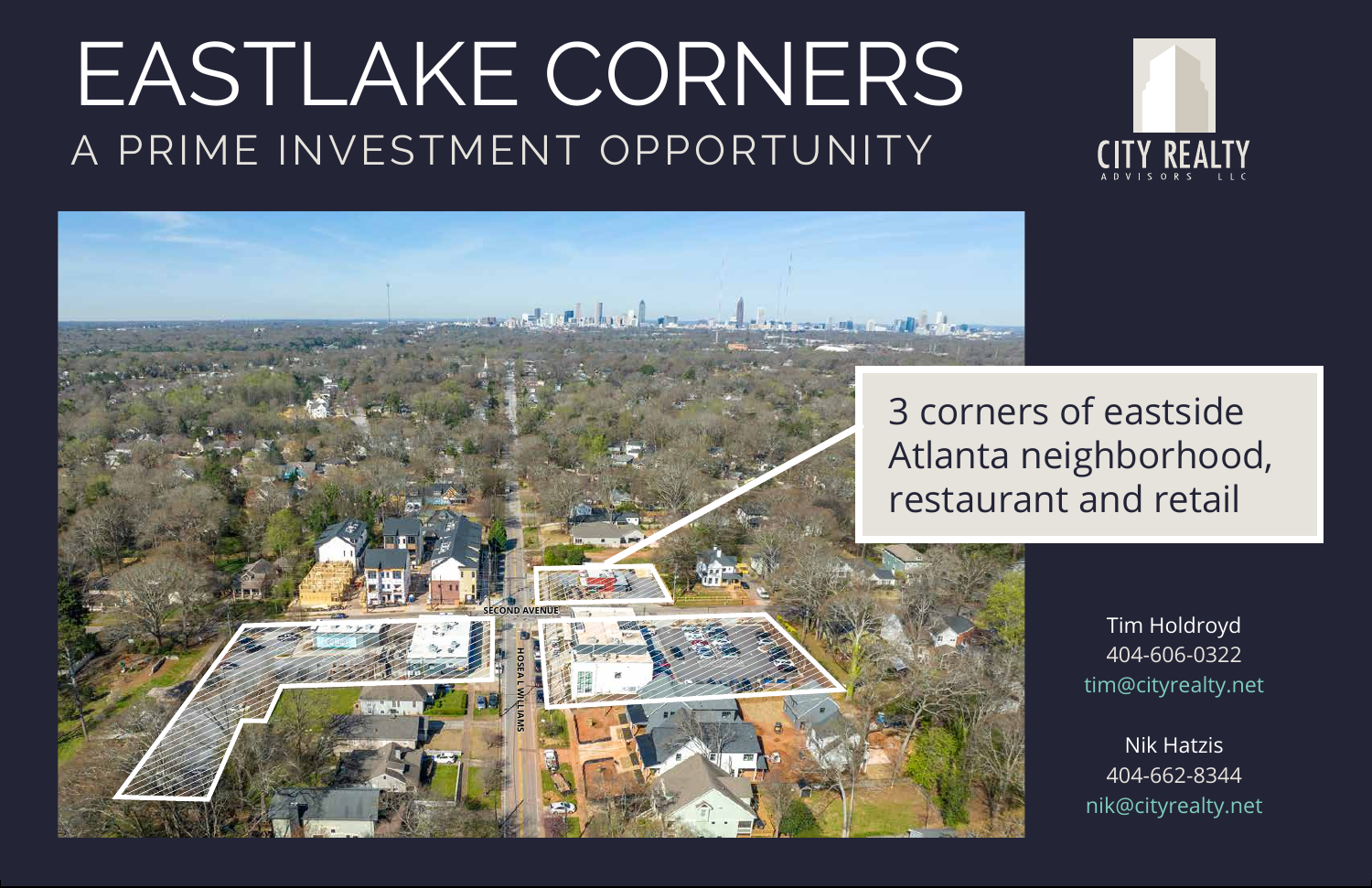City Realty Advisors is pleased to offer three of the four 'East Lake Corners' at the intersection of Second Avenue and Hosea L Williams in EastLake. This truly irreplicable retail asset is incredibly unique and has been highly praised throughout the market for its award-winning design for its local tenants, parking, walkability, visibility and access.

Located in the heart of EastLake Atlanta, just south of the Oakhurst neighborhood of Decatur, EastLake Corners acts as the "front porch" for the immediate and surrounding neighborhoods with fantastic demographics and an incredibly strong housing market.

With brand new Tenant build-outs, near term expirations, and below market rents, we believe that there will be signifcant upside appreciation in rents over the next few years.

#### **Tenants (100% leased)**

- Lake & Oak Neighborhood BBQ: (owned by James Beard Award Winner Todd Richards)
- Hippin Hops Brewery: opened Feb 2022
- Perc Coffee: a high traffic neighborhood destination
- Cameo Salon: An Atlanta favorite for over 8 years, relocated from Inman Park
- Purpose Built Communities: U.S. Headquarters of the nationwide community development non-profit
- Salaryman: Japanese/Korean fusion restaurant owned by regional restaurant group, open since 2019
- Poor Hendrix: Multiple award-winning, chef-owned neighborhood bar and restaurant staple, original Tenant since 2016
- Mix'D Up Burger: An Eastside favorite opened in 2010 in Grant Park and moved to EastLake Corners in 2017

**Parking** 106 Off-street parking spaces

#### Eastlake Corners

**Total land:** 1.87 acres 79,170 SF





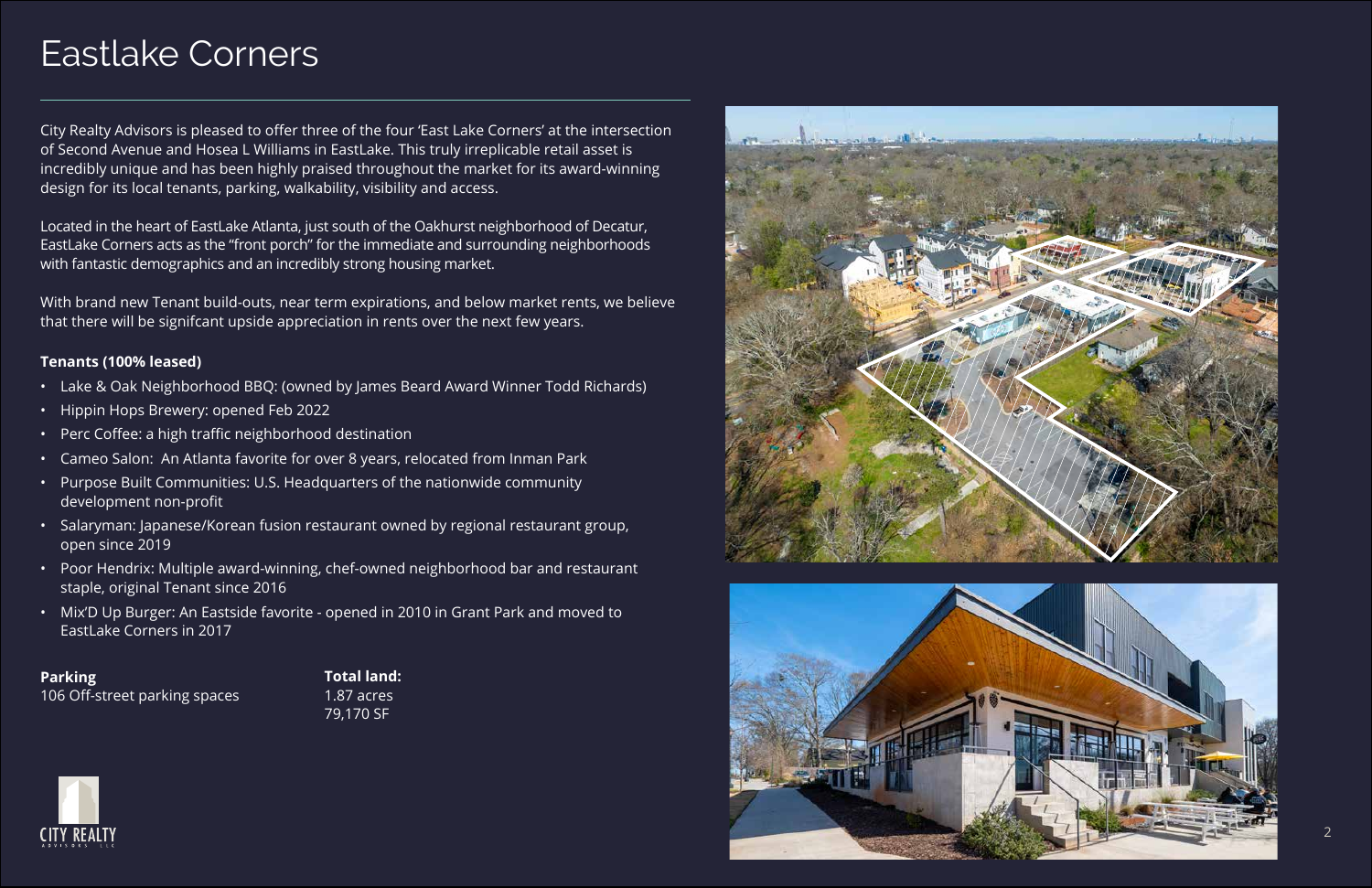### Eastlake Corners





#### **Drive Times:**

| 1 minute   |
|------------|
| 5 minutes  |
| 8 minutes  |
| 9 minutes  |
| 11 minutes |
| 15 minutes |
|            |

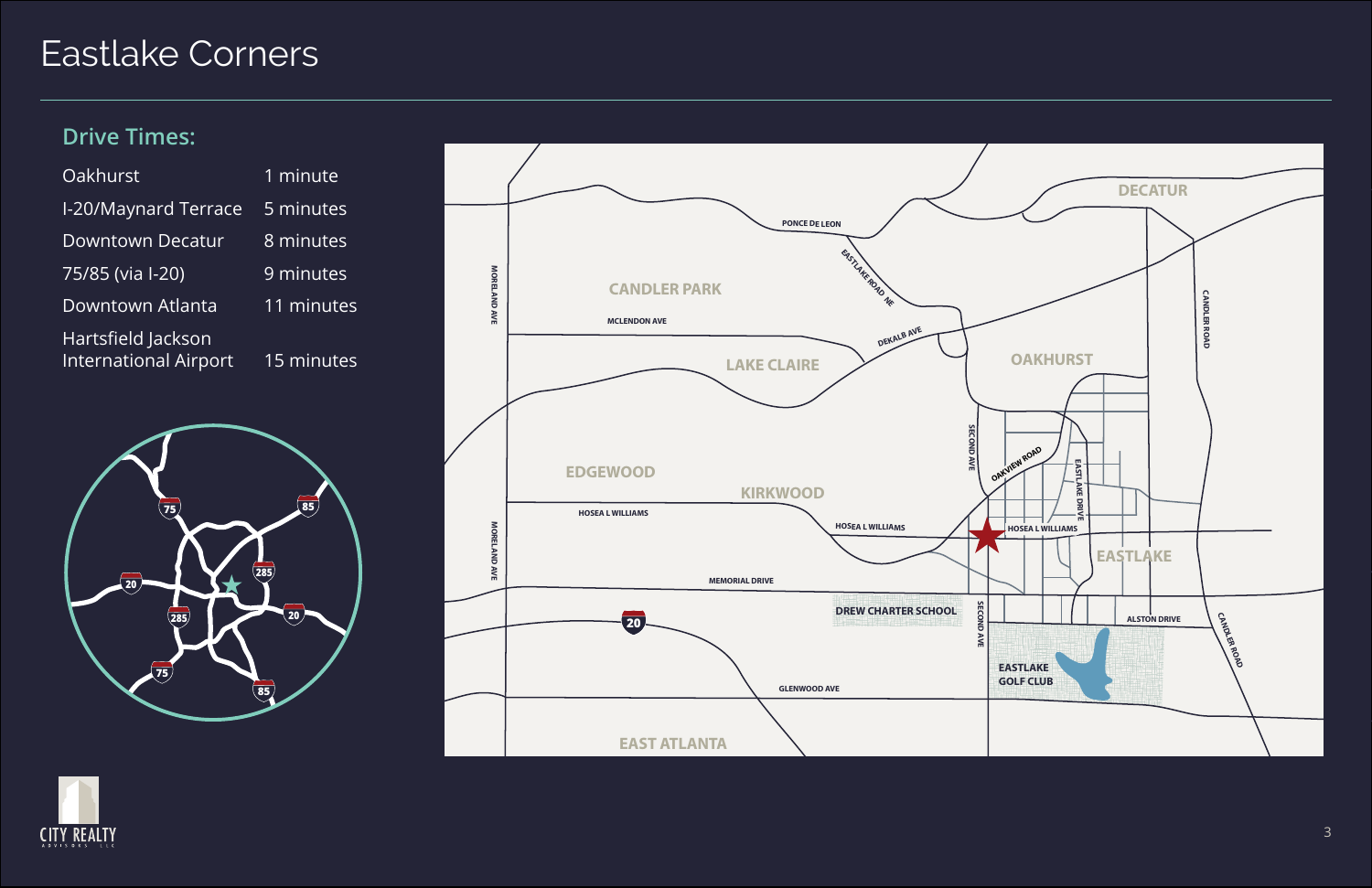#### Eastlake Corners: Income Summary

|                            | SQUARE<br>FEET | <b>ANNUAL BASE</b><br>NNN RENT | <b>PSF</b> | <b>ADDITIONAL</b><br><b>RENT</b> | <b>TAX</b> | <b>RENT</b><br><b>GROWTH</b> | <b>LEASE EXPIRY</b> | <b>OPTIONS</b>    |
|----------------------------|----------------|--------------------------------|------------|----------------------------------|------------|------------------------------|---------------------|-------------------|
| 2358 Hosea L Williams      |                |                                |            |                                  |            |                              |                     |                   |
| Lake & Oak BBQ             | 1,400          | \$36,000                       | \$25.71    | \$42,000                         | \$11,156   | $\blacksquare$               | May 15, 2023        | 5 Year            |
|                            |                |                                |            | 5% of Gross<br>Sales             |            |                              |                     |                   |
| 2368-2380 Hosea L Williams |                |                                |            |                                  |            |                              |                     |                   |
| <b>Hippin Hops</b>         | 2,300          | \$66,990                       | \$29.13    |                                  |            | 3%                           | Jul 1, 2026         | $2 \times 5$ Year |
| Perc                       | 1,710          | \$54,804                       | \$32.05    |                                  |            | 3%                           | Jan 1, 2027         | $2 \times 5$ Year |
| Cameo Salon                | 760            | \$29,058                       | \$38.23    |                                  |            | 3%                           | Jun 28, 2024        | 5 Year            |
| Purpose Built Communities  | 3,232          | \$92,778                       | \$28.71    |                                  |            | 3%                           | Nov 1, 2024         | $2 \times 5$ Year |
| 2369-2371 Hosea L Williams |                |                                |            |                                  |            |                              |                     |                   |
| Mix'd Up Burger            | 1,680          | \$53,692                       | \$31.96    |                                  |            | 3%                           | Feb 1, 2026         | 4 Year            |
| Poor Hendrix               | 2,015          | \$61,848                       | \$30.69    |                                  |            | $\blacksquare$               | Dec 1, 2026         | $2 \times 5$ Year |
| Salaryman                  | 2,491          | \$77,144                       | \$30.97    |                                  |            | 3%                           | Aug 21, 2024        | $2 \times 5$ Year |
| <b>TOTAL:</b>              | 15,588         | \$472,314                      |            | \$42,000                         | \$11,156   |                              |                     |                   |
| <b>NET INCOME</b>          |                |                                |            | \$503,158                        |            |                              |                     |                   |





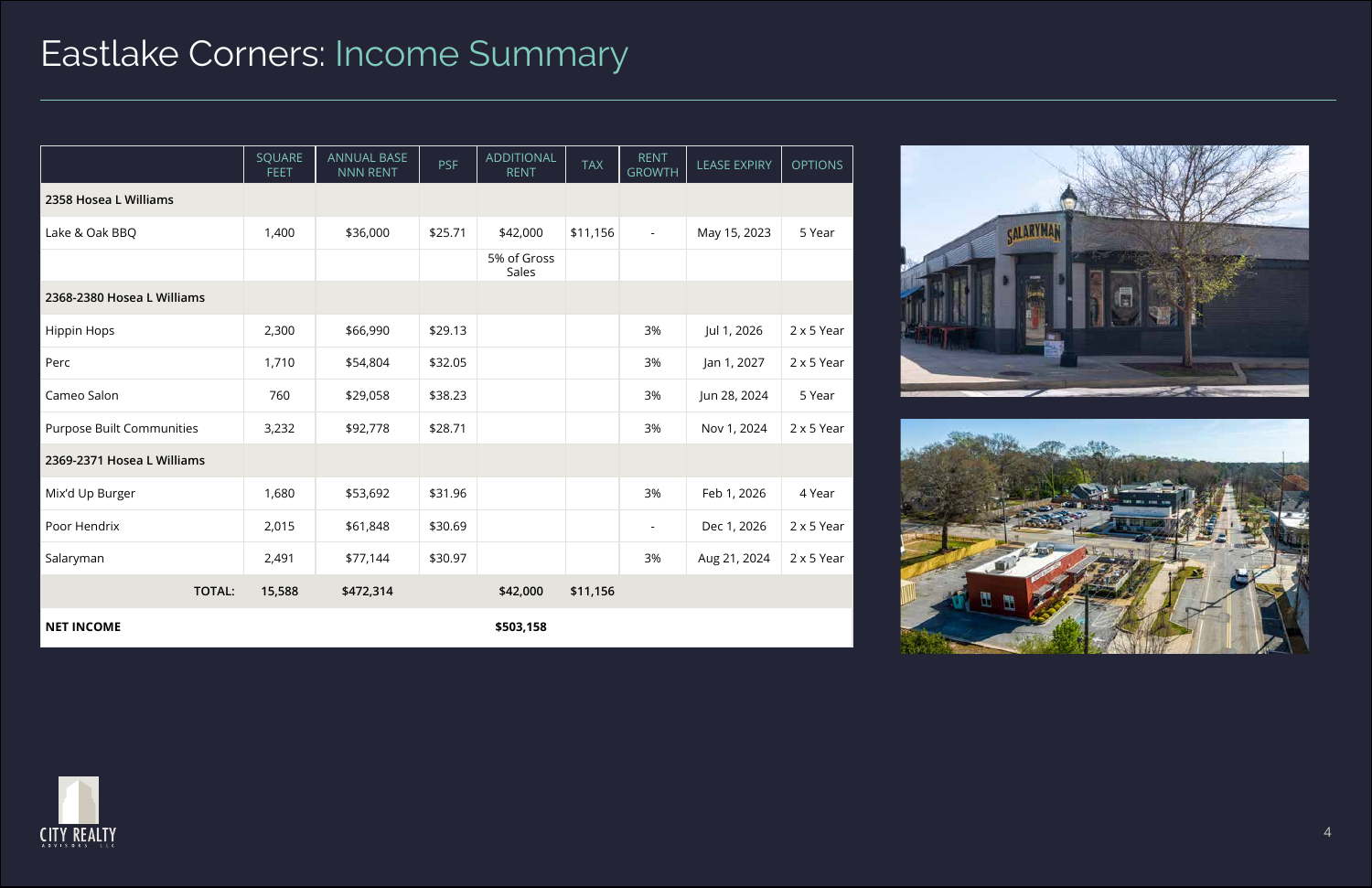#### **Eastlake Corners**